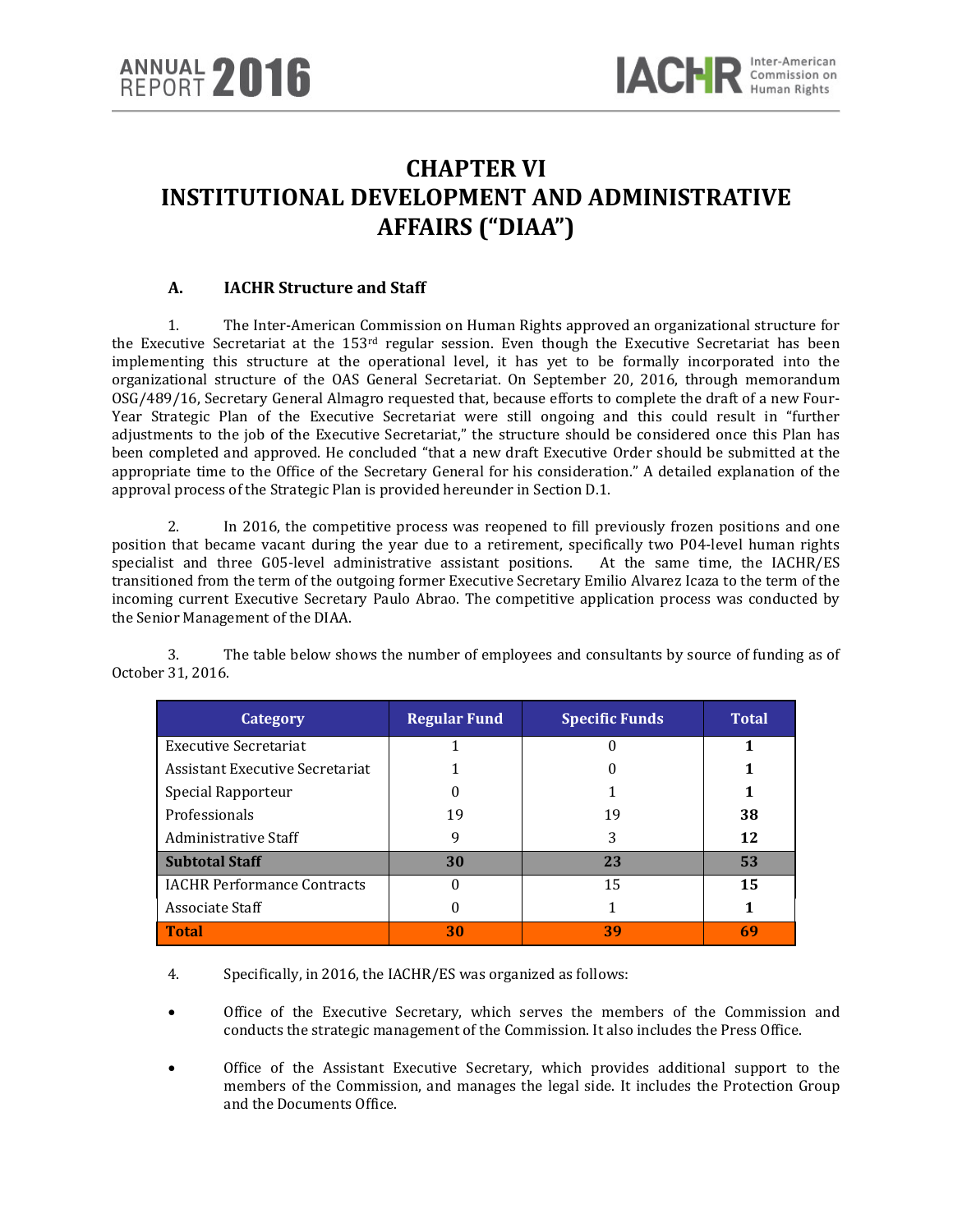- Office of the Special Rapporteur for Freedom of Expression, whose mandate it is to promote freedom of expression by writing annual reports, engaging in outreach and dissemination, issuing advisories, conducting studies of laws and practices, that are inconsistent with international standards in this field, and supporting the drafting of reports in contentious matters and precautionary measures relating to this topic.
- Department of Petitions and Cases ("DPC"), whose purpose it is to assist the IACHR in its duty to receive, examine and process individual petitions alleging human rights violations. It is made up of the following sections:
	- o Procedural Backlog Group;<br>
	o Registry Section:
	- o Registry Section;<br>o Petitions Section:
	- o Petitions Section;
	- o Cases Section, divided into two Groups: Merits and Court; and
	- Friendly Settlement and Follow-Up Section.
- Department of Geographic Monitoring ("DMG"), which ensures that the IACHR is continually following up on human rights situations throughout the States of the hemisphere by subregion or country. It includes the Geographic Monitoring Section.
- Department of Thematic Monitoring ("DMT"), which conducts thematic follow-up on the situation in the OAS member countries. It includes the Thematic Monitoring Section and supports the work of the following Rapporteurships and Units:
	- o Rapporteurship on the Rights of Indigenous Peoples: It was created to serve the indigenous peoples of the Americas, who are particularly vulnerable to human rights violations, and to strengthen, promote and systematize the work of the Commission in this field.
	- o Rapporteurship on the Rights of Women: It was created in 1994 with the initial mandate to determine to what extent legislation and practices of the OAS Member States ensured the rights of women and abided by the general obligations to protect equality and prevent non-discrimination, as set forth in the American Convention on Human Rights (hereinafter "American Convention") and the American Declaration of the Rights and Duties of Man (hereinafter "American Declaration"). In creating the Rapporteurship, the Commission reaffirmed its commitment to ensure full respect for the rights of women in every OAS Member State. The Rapporteurship promotes full understanding of the need for additional measures to make sure that women are able to fully exercise their basic rights and issues recommendations to prompt states to improve compliance with priority obligations relating to equality and non-discrimination. The Rapporteurship additionally promotes the application of the mechanisms of the Inter-American human rights system to protect the rights of women, conducts specialized studies and prepares the corresponding reports, and supports the Inter-American Commission in formulating responses to petitions and to other complaints of human rights violations in the region.
	- o Repporteurship on the Rights of Migrants: Its purpose is to promote respect and ensure the rights of migrants and their family members, asylum seekers, refugees, applicants and beneficiaries of supplemental protection, stateless persons, victims of trafficking in persons, internally displaced persons and other vulnerable groups in the context of human mobility.
	- o Rapporteurship on the Rights of Children: It provides support in the examination and assessment of the human rights situation of children in the Americas. The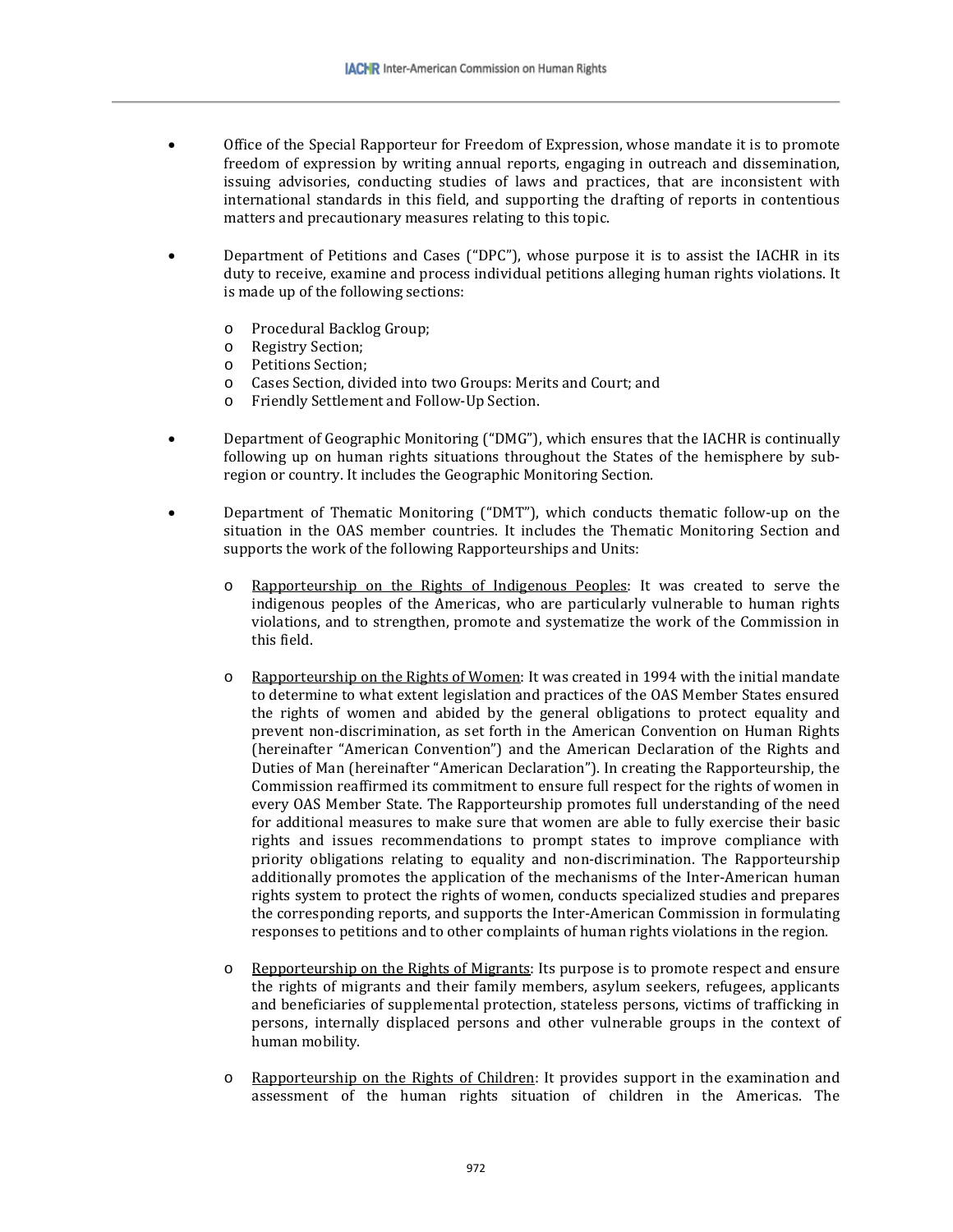Rapporteurship advises the IACHR in proceedings pertaining to individual petitions, cases and requests for precautionary and provisional measures, which address the rights of children. The Rapporteurship also conducts country visits to OAS Member States and prepares studies and publications on this topic. The Rapporteurship contributes its expertise, as well as international legal precedents and studies, to the deliberations of the Commission. It is also the point of contact for civil society organizations working in the field of children's rights.

- o Rapporteurship on the Rights of Persons Deprived of Liberty: Its mission is to closely monitor, through any reliable source, the situation of persons subject to any form of detention or imprisonment in the Member States; conduct visits to OAS Member States in order to gather information and issue recommendations to the States; write reports for the Commission on the situation of prison conditions at a particular detention facility or in a particular country, region or sub-region, along with any recommendations that are deemed necessary for the Commission; conduct promotion and education activities in the realm of human rights; coordinate promotion efforts with non-governmental organizations or other international human rights protection institutions and take any other measure deemed necessary to protect persons deprived of liberty, as provided for under the mandate of the Inter-American Commission on Human Rights.
- o Rapporteurship on the Rights of Afro-descendants and against Racial Discrimination: Its purpose is to encourage, systematize, reinforce and consolidate the actions of the Inter-American Commission with regard to the rights of persons of African descent and against racial discrimination.
- o Rapporteurship on Human Rights Defenders: Through a variety of undertakings, the Rapporteurship closely monitors the situation of persons engaged in the defense of rights in the region, including the situation of operators of justice.
- o Rapporteurship on the Rights of Lesbian, Gay, Bisexual, Trans and Intersex ("LGBTI") Persons: (¨LGBTI"): Its job involves monitoring the human rights situation of lesbian, gay, bisexual, trans and intersex persons throughout the region and promoting respect for their rights.
- Unit on Economic, Social and Cultural Rights ("ESCR"):**[1](#page-2-0)** It collaborates in the examination and assessment of the human rights situation in the Americas, advises the IACHR on the processing of individual petitions and cases and requests for precautionary and provisional measures, which involve these rights, conducts visits to OAS Member States and prepares studies and publications, in particular, on international norms.
- Department of Promotion and Public Policies ("DPPP"), the purpose of which is to support the IACHR in conducting human rights promotion around the region. It is made up of three sections:
	- o Section of Advisory Services to States;
	- o Training and Dissemination Section; and<br>
	o Public Policy Section
	- Public Policy Section

 $\overline{\phantom{a}}$ 

• Department of Institutional Development and Administrative Affairs ("DIAA"), which is in charge of all the Commission's financial and operational plans and reports, human resource management and administrative logistics, coordination of all administrative personnel assigned

<span id="page-2-0"></span><sup>&</sup>lt;sup>1</sup> In 2015, the Commission approved the process to create the Rapporteurship on Economic, Social and Cultural Rights and the Executive Secretariat established a special fund to receive donations from Member States for this purpose. As of the present date, two donations have been received: \$8,000 from Peru and \$2,000 from Uruguay. Currently, a draft project is being submitted to the Project Evaluation Committee for these purposes.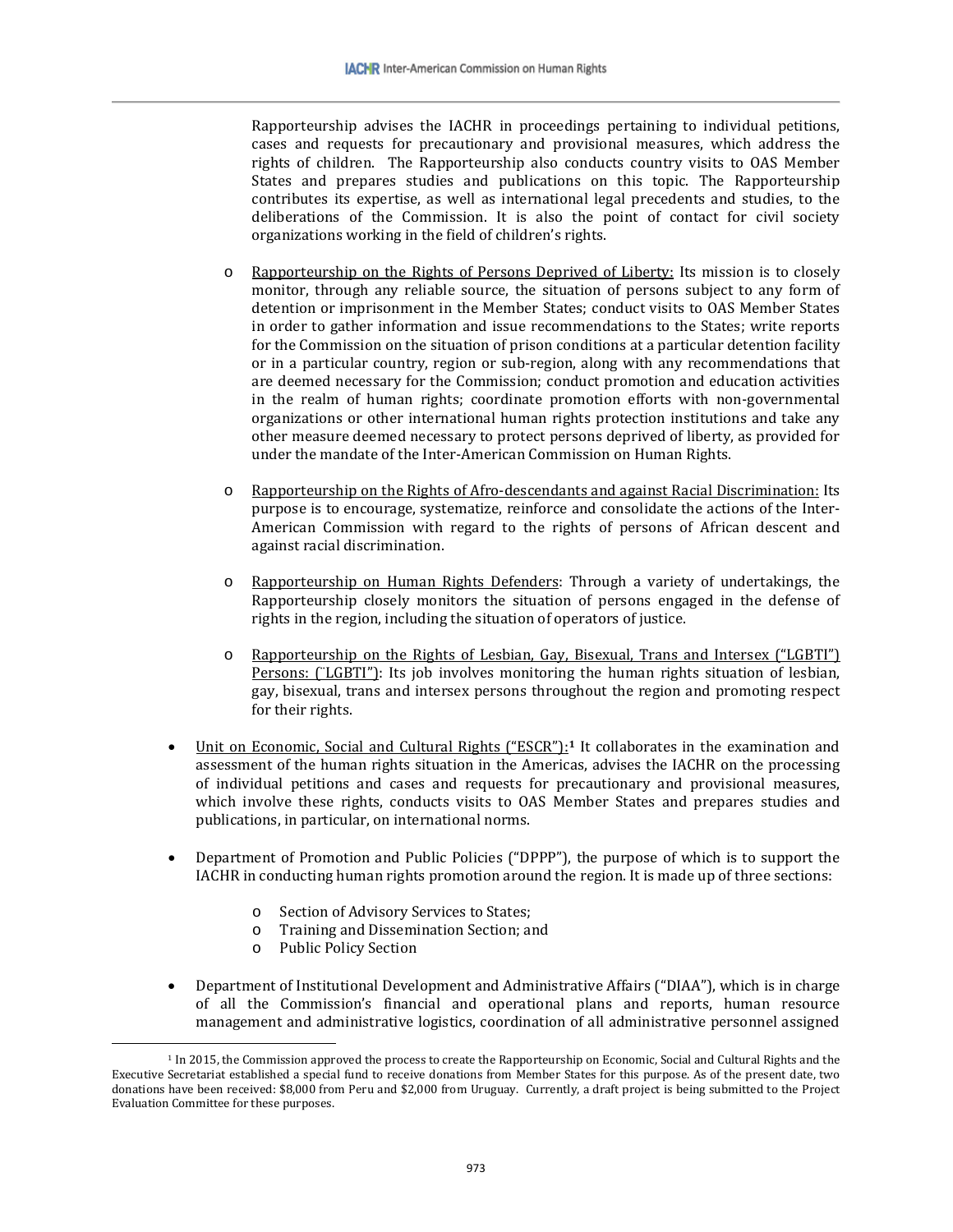to the regional sections and rapporteurships. Additionally, under the new structure, it includes communications strategy coordination and IACHR relations with other regional and United Nations human rights mechanisms, and other institutions, as well as technology and automated tools strategy. It is made up of the following three sections and one unit:

- o Administrative Management Support Section;
- o Fundraising and Project Administration Section;
- o Interinstitutional Relations Section; and<br>
o Technology and Systems Unit.
- Technology and Systems Unit.

# **B. Personnel Training**

5. On July 27, 2016, the DIAA and the area of Promotion and Public Policy jointly conducted a training session for the Commissioners titled "Introduction to Cultural Diversity and Social Inclusion in the international work place," attended by all of the Commission members and the new Executive Secretary. The lead speaker was Mrs. Zakiya Carr Johnson, Senior Advisor of the Race, Ethnicity and Social Inclusion Unit of the Bureau of Western Hemisphere Affairs of the US Department of State.

# **C. Financial Resources and Budget Execution**

# **1. Regular Fund**

6. For fiscal year 2016, the OAS General Assembly approved a budget of \$5,634,300 for the IACHR, of which \$4,651,800 is for personnel expenditures and \$982,500, for operational expenditures. Even though this 2016 budget raised the IACHR's budget allocation by \$206,400 over the 2015 budget amount, the fact of the matter is that as the year opened, several positions were still in the process of being filled and additional vacancies were left open by departures and retirements. As depicted in the graph below, taking into account the factor of vacant positions, the net amount provided to the IACHR as of October 31, 2016 is significantly lower than the amount approved, specifically \$841,000 lower.

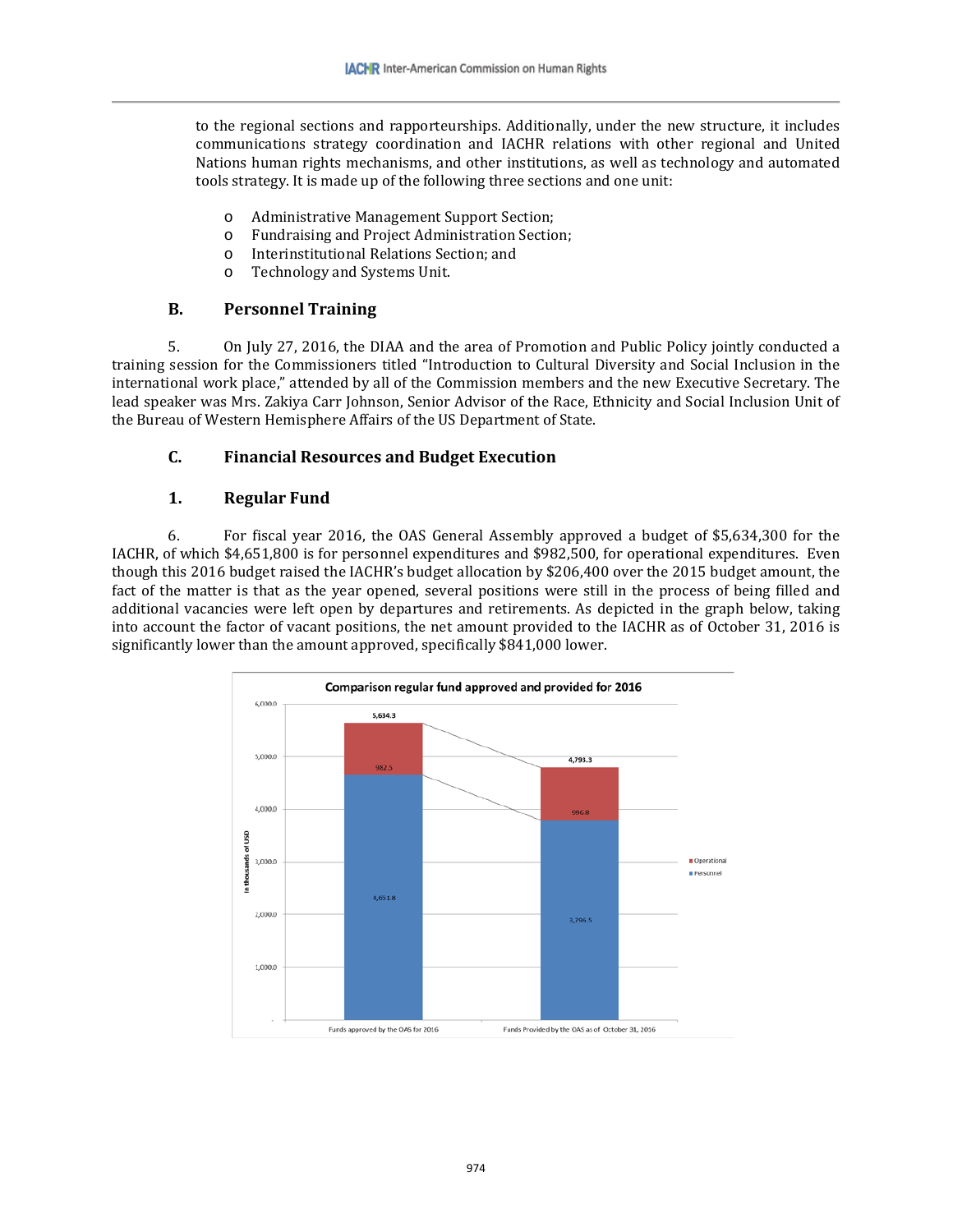7. Regarding the two P04 level and one of the three G05 level positions, as of October 31, 2016, the processes were in the applicant selection memorandum phase.[2](#page-4-0) As for the remaining two G05 level positions, the deadline for application was October 9 and the more than 100 applicants are being vetted to determine which ones meet eligibility criteria.

8. In looking at 2017, it is important to stress once again that despite the drastic cuts made across the board at the organization, the General Assembly agreed to not cut the budget of the Inter-American human rights protection system and negotiations are ongoing to consider a proposal to maybe double the amount of resources coming from the Regular Fund to the IACHR/ES. This proposal, introduced by the Government of Mexico, will be considered at the 47th General Assembly in June 2017.

9. With regard to execution of its regular fund allocation for 2016, as of October 31, 2016,[3](#page-4-1) the IACHR had executed 83%, with a balance of US\$810,900, against which prior obligations in the amount of US\$741,000 were on the ledger.



#### **2. Specific Funds**

 $\overline{\phantom{a}}$ 

10. As of October 31, 2016, a total of US\$ 5,305.900 was received from contributions by the following Member States: Antigua and Barbuda, Argentina, Chile, Colombia, Costa Rica, United States, Mexico, Panama, Peru, Uruguay; from Permanent Observers: Denmark, Spain, Sweden, Switzerland, European Union; and from non-member states and others: UNHCR, Avinna, Arcus Foundation, University of Notre Dame and Stanford University. Table No. 2 shows contributions to IACHR specific funds as of January 1 to October 31, 2016. Specific funds are donations over and above any regular contributions of Member States to the Organization, and are specifically earmarked for certain purposes, themes or projects.

<span id="page-4-0"></span><sup>&</sup>lt;sup>2</sup> As of December 31, 2016, the interviewing panel's recommendation had been submitted to the Special Subcommittee of the Selection and Promotion Committee.

<span id="page-4-1"></span><sup>&</sup>lt;sup>3</sup> Reports on fiscal year-end budget execution will be submitted once the OAS/GS has completed procedures to close out its books for year. This update is scheduled for release no later than the close of the first quarter of 2017 and will be published on the IACHR Web site.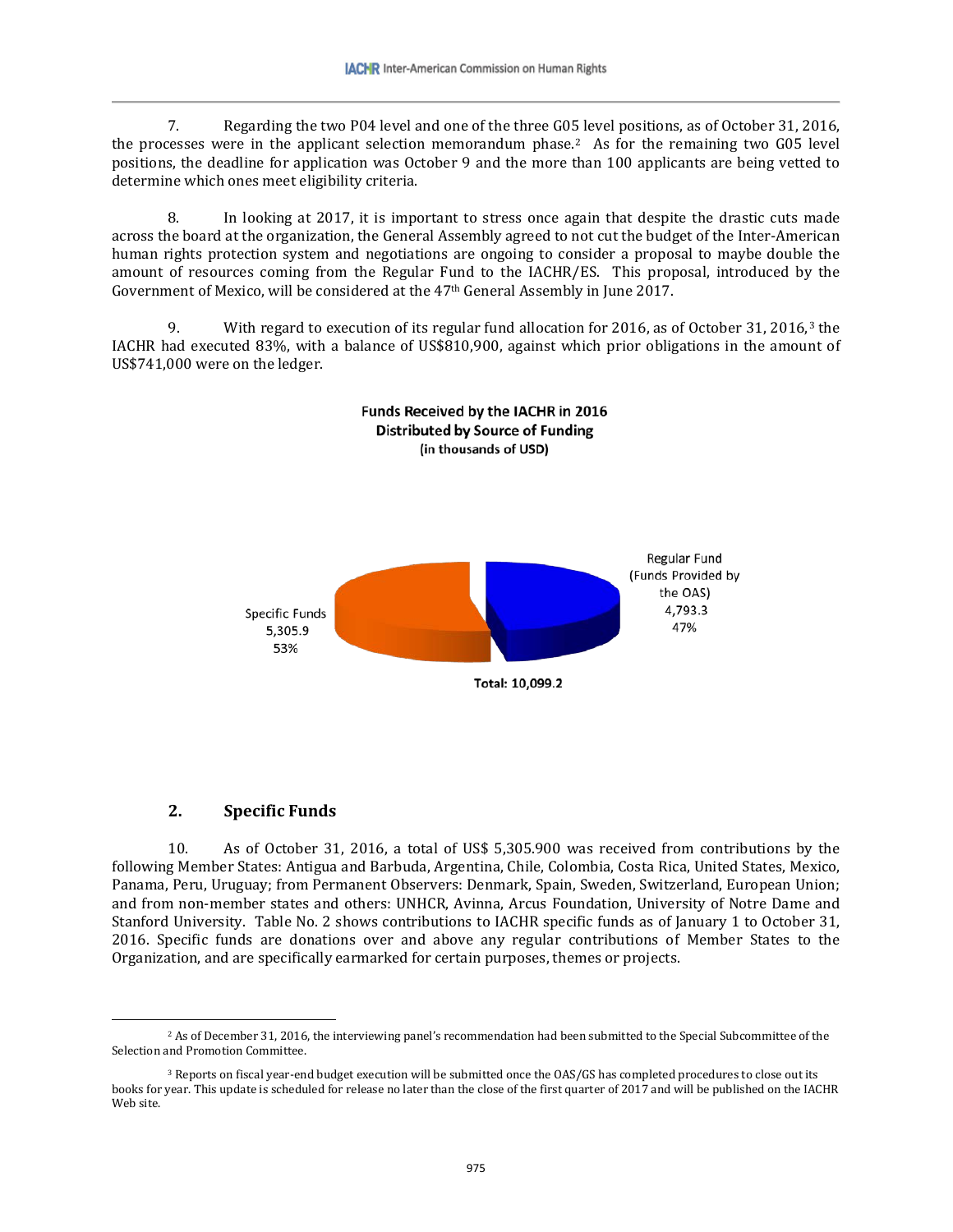# **Table 2.**

#### **SPECIFIC FUND CONTRIBUTIONS TO THE INTER-AMERICAN COMMISSION ON HUMAN RIGHTS**

#### **From January 1, 2016 to October 31, 2016 (in thousands of USD)**

| Donor                               | <b>USD</b>   | %   |
|-------------------------------------|--------------|-----|
| <b>Member States</b>                |              |     |
| Antigua and Barbados                | 1.8          | 0%  |
| Argentina                           | 200.0        | 4%  |
| Chile                               | 80.0         | 2%  |
| Colombia                            | 100.0        | 2%  |
| Costa Rica                          | 3.0          | 0%  |
| Mexico*                             | 250.0        | 5%  |
| Panama                              | 150.0        | 3%  |
| Peru                                | 55.1         | 1%  |
| <b>United States</b>                | 3,233.1      | 61% |
| Uruguay                             | 33.5         | 1%  |
|                                     | 4,106.5      | 77% |
| <b>Permanent Observers</b>          |              |     |
| Denmark                             | 212.7        | 4%  |
| European Union                      | 260.9        | 5%  |
| Spain                               | 243.1        | 5%  |
| Sweden                              | 232.7        | 4%  |
| Switzerland                         | 50.8         | 1%  |
|                                     | 1,000.1      | 19% |
| <b>Non Member States and Others</b> |              |     |
| Avinna                              | 40.0         | 1%  |
| Arcus Foundation                    | 50.0         | 1%  |
| Others                              | 16.0         | 0%  |
| Stanford University                 | 23.3         | 0%  |
| <b>UNHCR</b>                        | 53.2         | 1%  |
| University of Notre Dame            | 16.8         | 0%  |
|                                     | 199.2        | 4%  |
| <b>Total</b>                        | 5,305.9 100% |     |

\* Mexico provided USD 500,000 in 2016 for the excecution of the project "Asistencia técnica internacional en la investigación de la desaparición forzada de 43 estudiantes en Ayotzinapa, Guerrero". This project was independently executed by the Grupo Interdisciplinario de Expertos.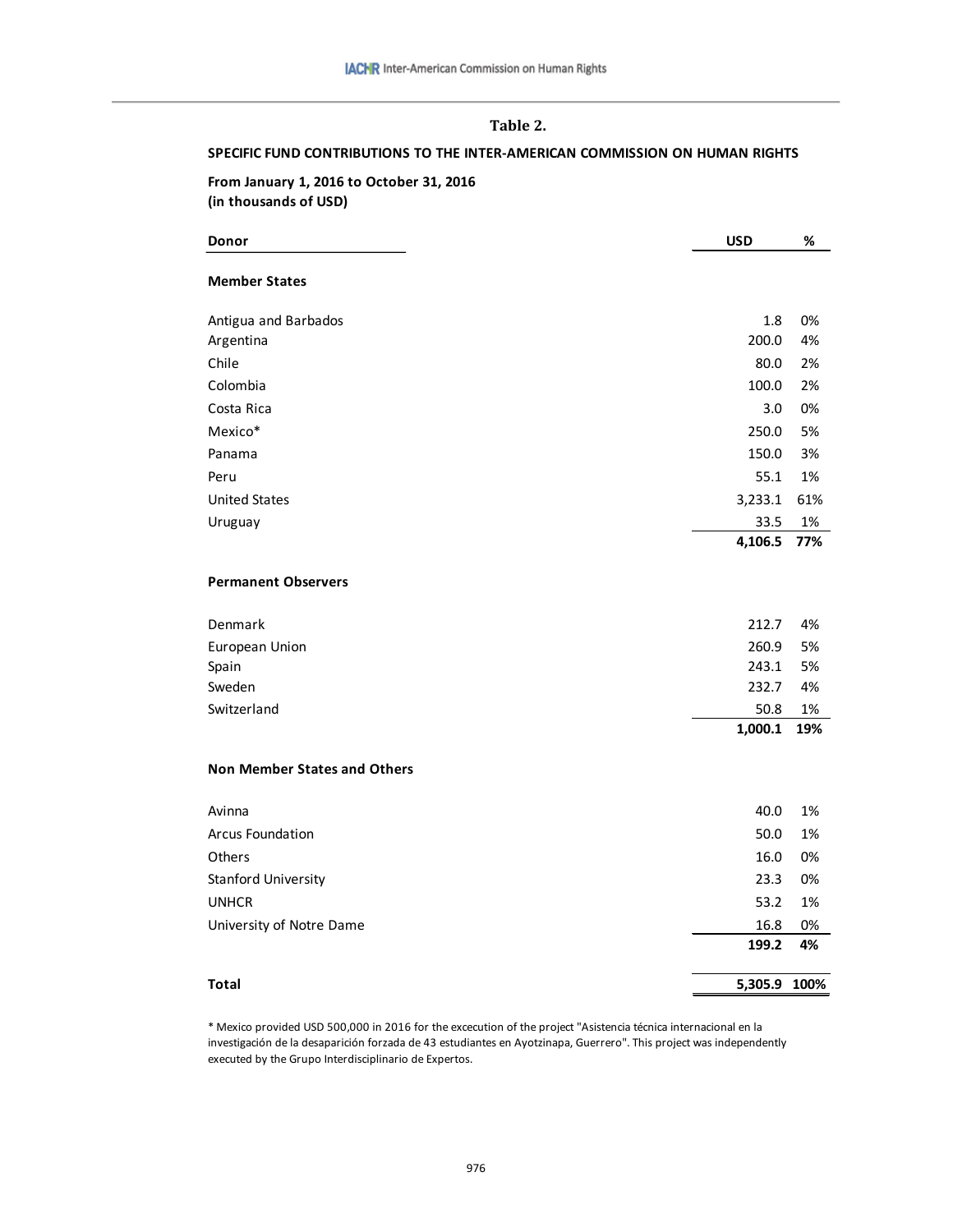11. It must be noted that even taking into account the Member States' commitment to endow the IACHR with financial resources, the Regular Fund accounts for only around half of the annual executed budget of the Executive Secretariat.

IACHR Execution by Source of Funding - 2016



Notes:

- Execution of Specific Funds does not include the expenditures incurred by the the project "Asistencia técnica internacional en la investigación de la desaparición forzada de 43 estudiantes en Ayotzinapa, Guerrero, as this project was independently executed by the Grupo Interdisciplinario de Expertos.

- Execution of Specific Funds and Regular Fund includes expenditures only incurred before October 31, 2016.



IACHR Execution by Object of Expenditure - 2016 (in thousands of USD)

Notes:

- Service contracts include conference services, honorarium, special services to Commissioners, interpretation, translation, and administrative and professional support.

- Other costs include documents, office and equipment rental, courier, other conference services, local area network (LAN), telephone, transportation, and office costs.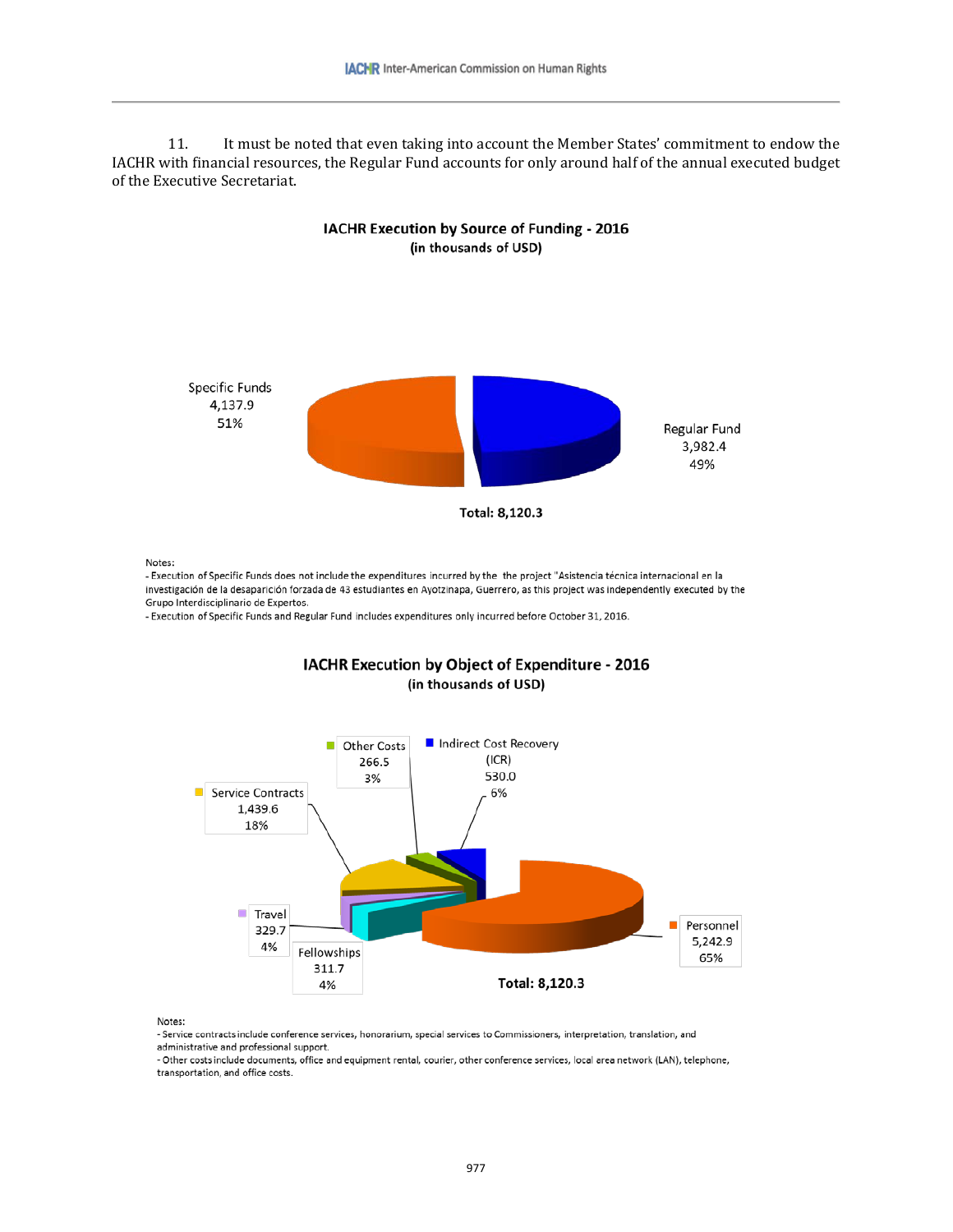# **D. Fundraising and Project Administration**

# **1. IACHR Strategic Planning**

12. In 2016, the IACHR made progress in crafting its strategic plan for the new period. In so doing, it devised a participatory methodology consisting of three stages: a conceptual phase, a concrete proposal design and construction phase and a third discussion and approval phase.

13. The first phase involved a sending out a questionnaire to civil society and the Member States and receiving their initial input to lay the groundwork for the Plan. This consultation yielded input on effects, impacts, advancements and opportunities for improvement over the prior Strategic Plan. The consultation also made it possible to identify challenges and define the priorities and issues to be addressed by the IACHR in its new Plan. By the end of this stage, 49 responses to the questionnaire had been received. The IACHR used this input to draft a Conceptual Paper, setting forth guidelines for the discussion on the Strategic Plan. Member States provided comments and suggestions on this paper at meetings held in July of last year.

14. In the second phase, the Commission expanded the channels and mechanisms for listening and participating in order to receive concrete proposals for the design and drafting of the Strategic Plan. In December 2016, five workshops were held at the 159<sup>th</sup> and 160<sup>th</sup> IACHR regular sessions with the attendance of experts, civil society, international organizations, the IACHR Executive Secretariat team, and the Commissioners. The workshops with experts, civil society and the States will continue in January and February 2017 until the process has concluded. As of the time of completion of this report, the Commission is still working on the first draft strategic plan document to bring this phase to an end.

15. The third phase consists of a series of regional consultations, which will be held in February 2017, where it is expected that dialogue between the States and the different social and academic actors interested in strengthening the Inter-American human rights system will generate suggestions for concrete proposals about the preliminary proposal of the Strategic Plan. These consultations will yield a version approved by all stakeholders and this version will be submitted for the approval of the Commission in March 2017.

# **2. General Financial Planning 2017**

16. In conjunction with the Executive Secretary, financial planning was conducted based on resource needs and up-to-date funding projections, ongoing negotiations and real contribution opportunities. The planning exercise was carried out in a comprehensive way, taking into consideration all potential funding for projects and other voluntary contributions, as an integral part of the IACHR's annual needs budget.

#### **3. Project Budget Preparation**

17. In 2016, the area prepared and supported the drafting of several conceptual papers or project proposals in order to raise funding to reinforce the activities of the Rapporteurships and areas of the IACHR/ES:

- Drafted a proposal for \$54,392 from Finland to strengthen human rights defender protection, which was approved for execution in the second quarter of the year.
- Drafted a request for resources from the Netherlands, based on the conceptual paper of the 2017-2020 Strategic Plan. The Kingdom of the Netherlands approved an agreement for USD\$1,120,000 to support execution of the projects of the strategic plan over four years with annual disbursements of USD\$280,000. The work plan of the third year is aimed at supporting the work of the rapporteurships.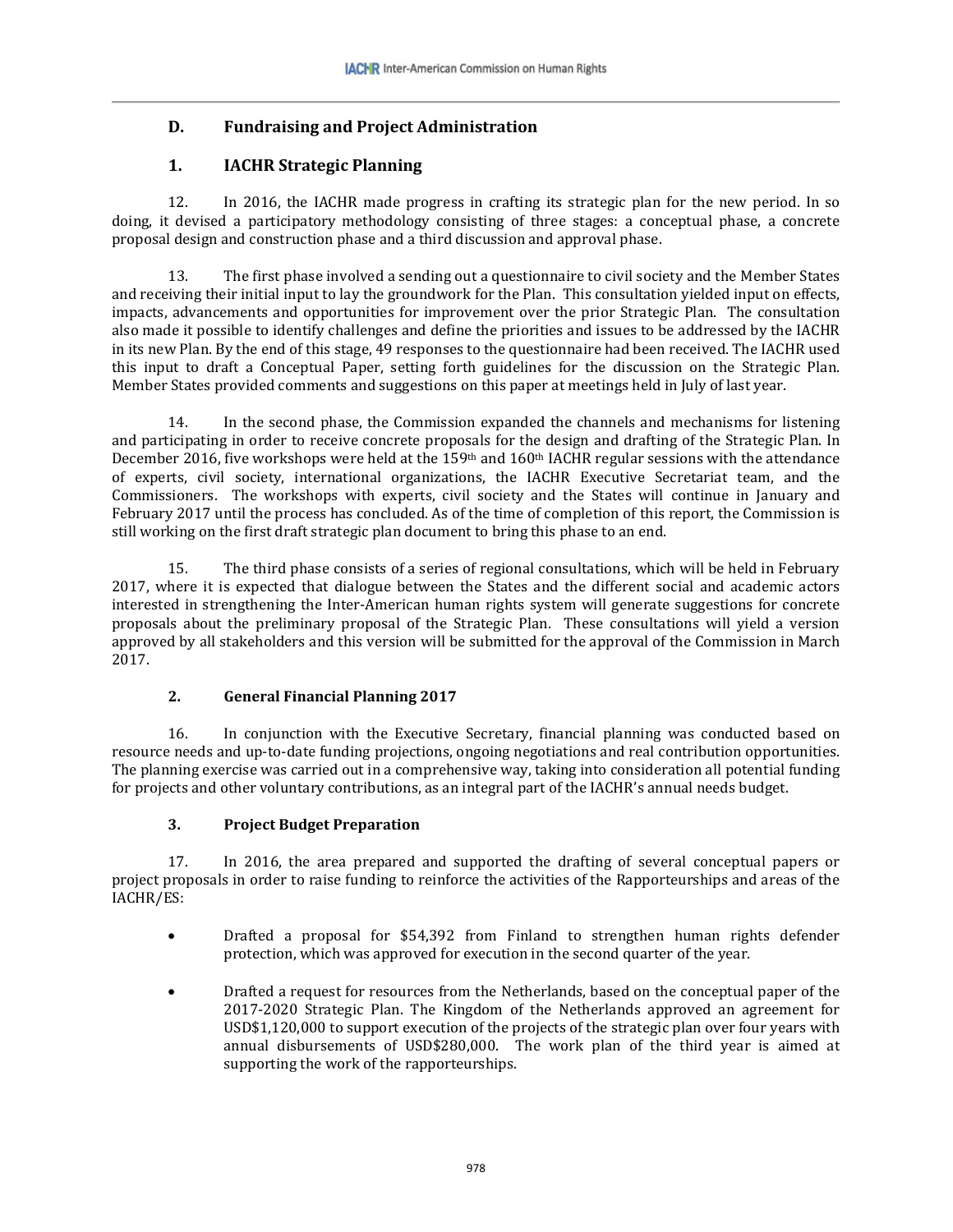- Drafted a proposal to the government of Ireland for dealing with procedural backlog, emphasizing groups subjected to discrimination in the Americas, for the amount of  $\text{\textsterling}50,000$ Euros. The proposal was approved and the agreement signed at the end of the year.
- Adjusted the project financed by Avina/Cammina on the topic of "Migrants and their family members," in order to add \$100,000 to finance the process of planning of the Rapporteurship on Migrants in the framework of IACHR strategic planning. The Addenda to the agreement was signed and the first disbursement was received.
- Drafted a conceptual paper and subsequently drafted a complete proposal to the European Union (EU) Mexico on "Access to international justice for persons and groups living in vulnerable conditions in Mexico by providing assistance in lodging petitions before the IACHR," for the amount of  $\epsilon$ 50,000 Euros. The contract was signed.
- Drafted the conceptual paper on assistance in filing petitions and cases linked to the subject of access to justice for migrants before the UNHCR, and support for the Rapporteurship on Migrants in the amount of US\$100,000. The agreement was signed at the end of the year; it was to be executed in two months; and the full amount was disbursed.
- Drafted a project proposal to raise awareness about the Inter-American human rights protection and defense system in the Northern Triangle of Central America, for the amount of \$822,690, over 4.5 years, to the Pan American Development Foundation (PADF). This project is part of a larger program on *Human Rights in Democracy* funded by USAID. The proposal was approved. In keeping with internal policy, the project needs to be submitted to the OAS Project Evaluation Committee (CEP).
- Drafted a proposal for the "Promotion of economic, social, cultural and environmental rights –phase II (emphasis on the issue of human rights and corporations)" to be financed by the Spanish Fund of the OAS for the amount of €300,000 Euros.
- Drafted a proposal to support the activities of the IACHR plan over 2017 to be financed through the OAS/DEMOC Fund of the US Mission to the OAS for the amount of \$2,100,000 and executed as of February 1, 2017.
- Drafted a proposal to Switzerland about human rights and corporations with a focus on security companies in the Inter-American human rights system (IAHRS). After several revisions and changes to the scope of work, it was agreed to hold a side event on the subject of human rights and corporations in the framework of the OAS Assembly in Mexico, for the amount of US\$20,000.
- As a result of negotiations by President James Cavallaro with the government of Canada, drafting began of a project proposal to fight discrimination and violence against women and girls in Latin America and the Caribbean, through the IACHR protection mechanisms, for the amount of CAN\$2,000,000. Canada cooperation area provided technical assistance for this purpose. The proposal remains under review and questions from the official counterparts are being answered.
- Drafted a proposal to the government of Germany to provide support to the Special Rapporteurship on Economic, Social and Cultural Rights.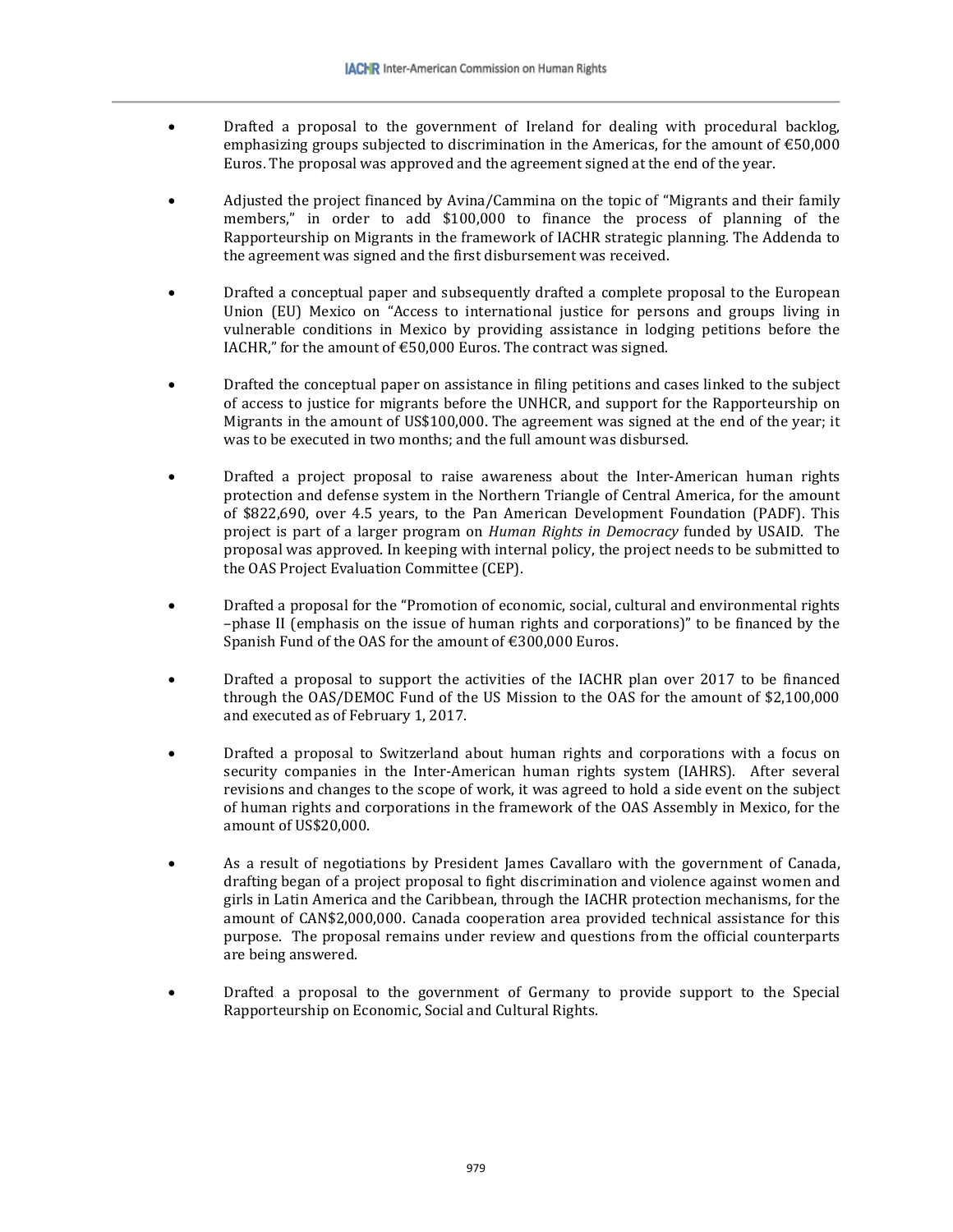18. Additionally, the area has aided in drafting and supporting proposals written by other areas of the IACHR, such as the following:

- o Reviewed and supported drafting the proposal to improve the handling of petitions at the initial review stage, coordinating with the Trust for the Americas and submitting the corresponding proposal to the National Endowment for Democracy (NED). The donor reported that this proposal was not accepted, inasmuch as it is felt that the proposed project is part of the permanent operations of the IACHR.
- o Supported the Petition Section in drafting a summary document addressed to the European Commission about a proposal regarding "Access to international justice through petitions brought before the IACHR by victims of alleged violations of human rights in the hemisphere," for the amount of €1,5000,000 Euros, over 2018-2020. This is the first step toward submitting the complete proposal.
- o Supported the Rapporteurship on LGBTI persons in drafting a proposal to support the work of the Rapporteurship, in the amount of \$250,000, which would be executed through the Trust for the Americas and funded by *Wellspring advisors*.

#### **4. Project Reports**

19. Over the course of 2016, seven project reports were written or coordinated by the planning and project management area and submitted to the appropriate donors:

- Supported drafting the mid-term report for Fundacion Arcus in executing the support project to the Rapporteurship on the rights of LGTBI persons.
- Coordinated and supported drafting of the second mid-term report of the preventive detention project for the Spain Fund.
- Coordinated and drafted the first mid-term report of the project on Promotion [of Rights] and Protection of Highest Risk Populations in the Americas for the European Commission.
- Coordinated and drafted the annual report for January to December 2015 of the project "Regional Human Rights Program in Central America-Proderechos," funded by Denmark.
- Drafted the final report of Norway's 2015 contribution supporting the IACHR in the period of December 2014-December 2015.
- Drafted annual report of activities from the United States' 2015 contribution.
- Drafted the first narrative mid-term report and coordinated drafting of the final report for Open Society Foundation – Trust for the Americas project on strengthening the Rapporteurship on human rights defenders.

#### **5. Exploring new strategies and funding opportunities**

• *Crowdfunding*

20. In light of the IACHR's financial crisis and instructions from the President of the Commission, internal consultations took place regarding the feasibility of receiving donations from private corporations and individuals and, specifically, through mass fundraising, such as crowdsourcing.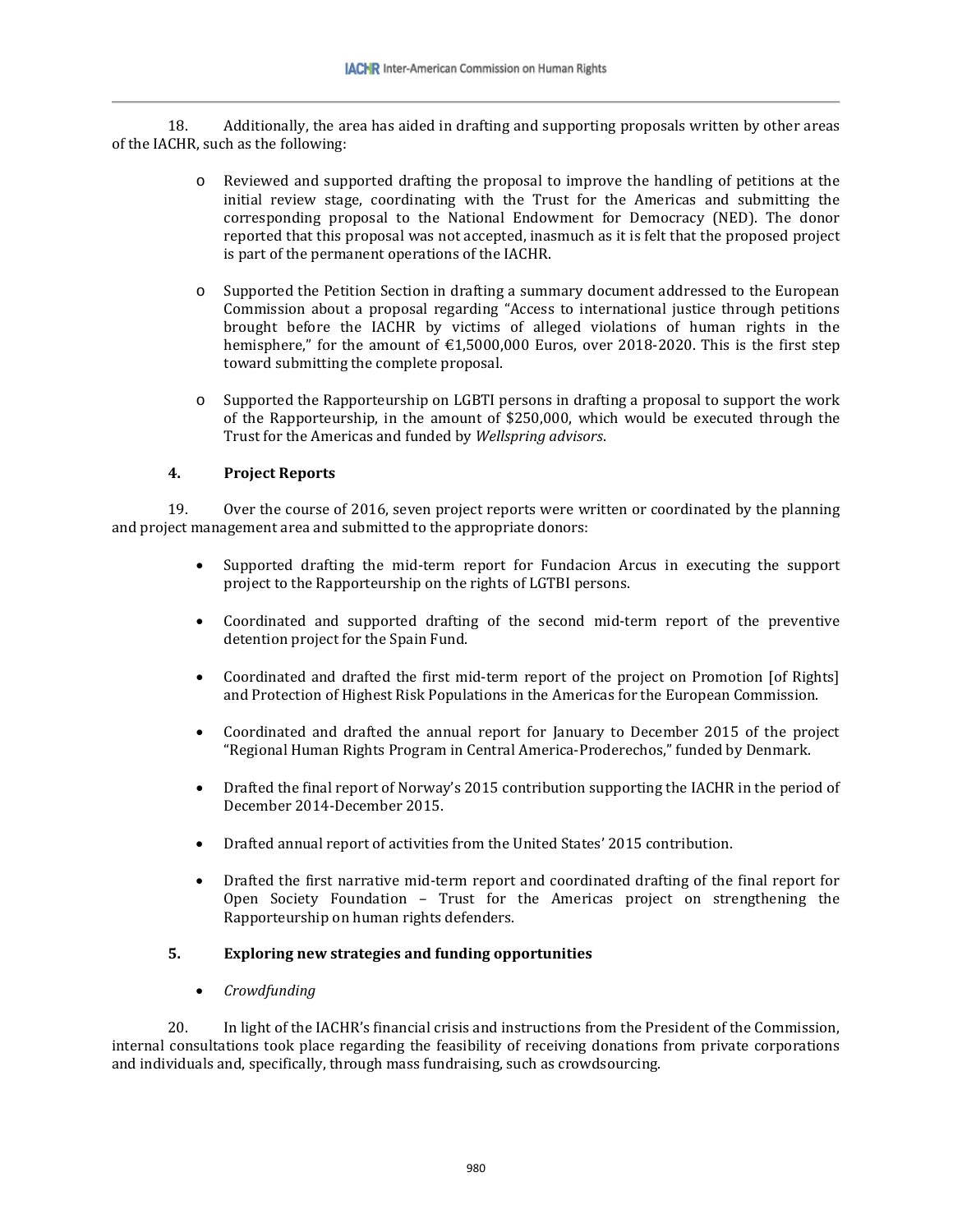21. As a result of the consultation process, the IACHR decided to accept donations from individuals. For US-based individuals, who request an official record of tax exempt status, the Commission will follow the recommendation of the OAS Department of Legal Services to use one of the two independent non-profit entities created by the Organization, which are legally chartered as 501 (c)(3) corporations in the United States. As such, because the Inter-American Commission has previously worked with the Trust for the Americas, it has decided to do so again in this way, in addition to the fact that the Commission shares the financial/accounting system OASES/ORACLE with the OAS under a financial management agreement. For other individuals who require no record of the entity's tax exempt status, donations will be received through the mechanisms currently available at the OAS, such as payment by check, bank transfers or payment by credit card. There are administrative costs under OAS regulations governing payments by these methods and, consequently, it is advisable for mass individual contributions to not be in such small amounts.

# **E. Technological Advancements**

22. The Individual Petition System Portal has helped to significantly increase transparency in the IACHR's working procedures, in addition to helping the users of the IACHR to follow their matters more closely in an innovative and unique way in the region. Individuals, organizations and States have access to information on their petitions, cases and precautionary measures before the IACHR, through the use of technology and automated management tools. Transmission of communication and document exchanges, access to information on the status of the proceedings of petitions, cases and precautionary measures under examination at the Commission, has become streamlined and it is now easy, free and instantaneous to send and receive additional information in existing matters. We have received many positive comments from Member States and civil society, who have used the new system, on how it works, as well as suggestions to enhance the value even more of this automated tool which, without question, has helped to increase transparency in the work procedures of the IACHR and to make information about matters more readily available to our users.

23. As of December 31, 2016, there were a total of 4,445 registered users, 56 of which are accredited by Member States, including Argentina, Bolivia, Canada, Chile, Colombia, Costa Rica, Ecuador, El Salvador, United States, Guatemala, Guyana, Honduras, Jamaica, Mexico, Nicaragua, Paraguay, Peru, Suriname, Uruguay, Venezuela.

24. Since the Portal was implemented, 30,800 annexed documents containing additional information have automatically been processed as of today's date. We have also received 1,708 new petitions through the Portal. Thus far, a total of 50,192 documents have been processed through this system.

25. With a view toward constant improvement of the information and management systems of the IACHR, the Technology and Systems Unit (UTS) is monitoring our technology tools on a day-by-day basis and, as we receive feedback, we find parts that can be optimized. This year, new procedures were designed, created and implemented in the PCMS to facilitate, streamline and comply with legal and administrative processes as to document flow and life cycle of active matters before the IACHR. A study was begun to create and automate electronic signatures on routine correspondence in the DMS, in different modules, in order to be able to speed up the final process of getting letters out to our users. In the Individual Petition System Portal, an automatic notification was implemented, which saves manual labor required to create, review and send confirmation of receipt to petitioners. The notification automatically goes to the petitioner's e-mail address, once the petition is registered in our systems and the petition number and general information about processing of the petition can be identified. Subsequently, in response to feedback provided by the users of the Portal (States and petitioners), we added the number of the active case before the IACHR to the subject line of the electronic notification received by users, so they could quickly identify in their emails the case about which they are being notified.

26. UTS manages and monitors the IACHR's information systems, telecommunication, multimedia and technological resource services and provides training and direct support to internal users and users outside of the Executive Secretariat. Uploading and feeding the document management and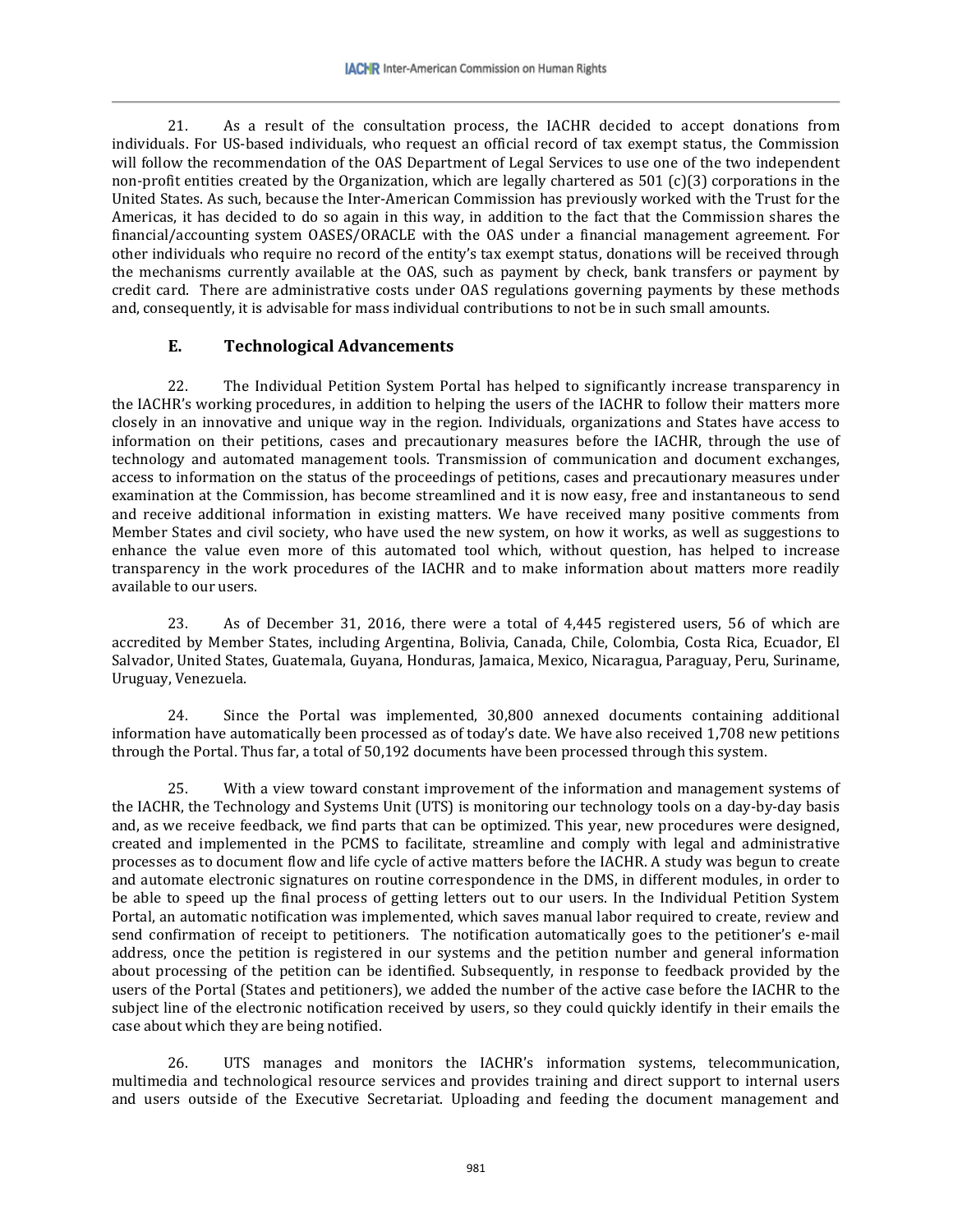petitions and cases systems with the information it receives about new petitions and additional information for existing matters is a continuous task of the UTS. As of October 31, 2016, the UTS had received, classified, analyzed, processed and registered 2,245 new petitions and 30,505 documents had been manually fed into our document management system concerning additional information. A process of planning, review, adjustment and distribution has been conducted to deal with reassignment of documents and roles in the system for users in the Executive Secretariat who change duties or join a new work team. The UTS manages, in coordination with the OAS areas, the logistics of network accounts and configuration of IACHR systems for interns, fellows and Executive Secretariat staff, so that everything required is in place and available for users when they join their unit.

27. As for performance of the DMS and PCMS systems, the Department of Information Technology Services (DOITS) has reported that the IACHR systems have, over the past few years, become larger, more cumbersome and structurally more complex. This has required DOITS and UTS to respond with a significant number of Band-Aid solutions, updates and corrections to the systems, entailing a substantial investment in time and human resources in order to meet these needs. The recommendation is to improve not only the technological infrastructure to make it more solid and stable, but also to redesign our systems in keeping with the new needs of the IACHR Executive Secretariat with regard to work processes and structures. Next, we will be working on the design of a project to include enhancement and updating of the major and essential information systems of the IACHR.

28. The Technology and Systems Unit analyzed, designed, built, brought on line and generated reports of the Fellowship systems:

Rómulo Gallegos 2017 LGBTI Persons Rights Attorneys from English-speaking Caribbean countries Attorneys or specialists in political science from English and French-speaking countries of the Caribbean Human Rights Defenders International Protection and internal displacement

29. After the sessions, UTS assigned case numbers in our PCMS system to petitions for which admissibility reports were approved. In preparation for the 158<sup>th</sup>, 159<sup>th</sup>, 160<sup>th</sup> periods of sessions, UTS put the Hearing Request System on line. After the deadline had lapsed to receive hearing requests, UTS created the corresponding request reports for requests received over each period of sessions in order to pave the way for examination of the requests within the Executive Secretariat. In this way, the Executive Secretariat was provided an easy-to-use tool to manage reports and systematize information. UTS handled the logistics and coordination of technological services needed to establish and ensure success at events and meetings held both inside and outside of headquarters.

30. The Technology and Systems Unit of the IACHR generated a proposal to improve and update the digitization program, which is currently being used to turn paper documents into electronic form. UTS conducted the analysis, research and comparison of the proposed product along with drafting a document with an executive summary, as well as a list of advantages of purchasing more up-to-date and improved software for digitization of documents. UTS made the recommendation to modernize this tool, which is used on a daily basis and is essential to the function of digitization of documents and feeding our central information systems at the IACHR.

31. Statistical reports were generated by UTS in order to manage results and use them to monitor, analyze and make decisions based on the support of the different systems in place at the IACHR. Some of these reports are presented in the Executive Secretary's report, the annual report and presentations of different areas of the Executive Secretariat.